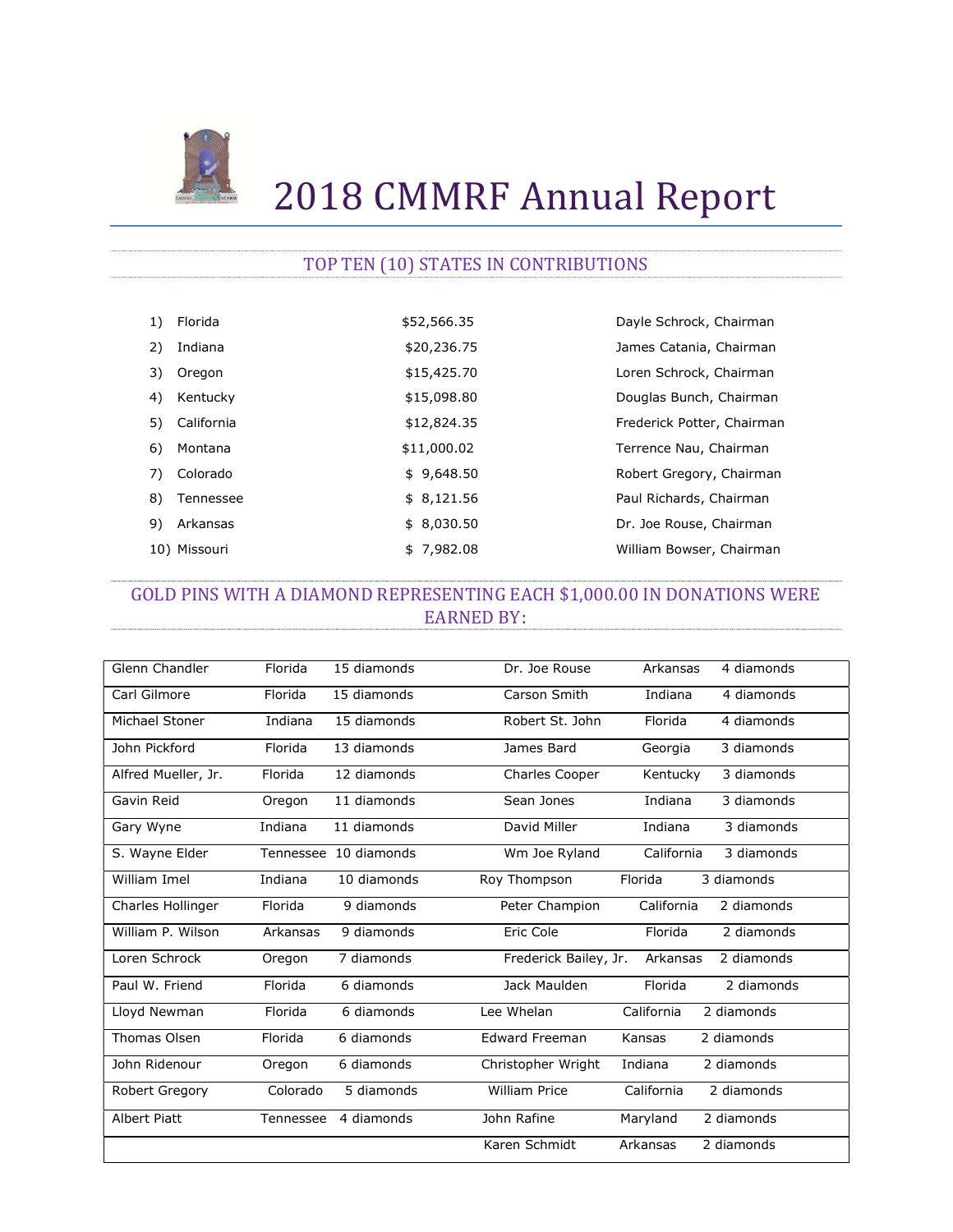#### THE FOLLOWING PINS WERE AWARDED:

| Bronze            | $($ \$ 50.00 - \$ 99.99) | 61 |
|-------------------|--------------------------|----|
| Bronze with Topaz | $($ \$100.00 - \$149.99) | 53 |
| Silver            | $($ \$150.00 - \$299.99) | 45 |
| Silver with Topaz | $($300.00 - $499.99)$    | 26 |
| Gold              | $($ \$500.00 - \$749.99) | 18 |
| Gold with Topaz   | $( $750.00 - $999.99)$   | 11 |

#### PLAQUES WERE AWARDED TO THE FOLLOWING INDIVIDUALS:

| 388 | David Ulrich   | ΙN | 396 | John Gray                | FL  |
|-----|----------------|----|-----|--------------------------|-----|
| 389 | Eric Cole      | FL | 397 | Gary Bridgwater          | ΙN  |
| 390 | Tuoc Pham      | СA | 398 | Greg Hubler Chevrolet IN |     |
| 391 | Otis Geiger    | FL | 399 | Emil Habeeb              | NJ. |
| 392 | Eric Thiem     | WI | 400 | Edwin Board              | ΙN  |
| 393 | Stephen Karr   | FL | 401 | David R. Johnson         | FL  |
| 394 | Peter Champion | СA | 402 | Sheldon Arpad            | FL  |
| 395 | Carl Lidstrom  | MN | 403 | Thomas Rawsthorne        | FL. |

# PLAQUES WERE EARNED BY THE FOLLOWING COUNCILS AND ORGANIZATIONS:

| Arkansas   | Washington Lodge No. 2           | Hawaii   | Harmony Chapter No. 4, OES |
|------------|----------------------------------|----------|----------------------------|
|            | Jack L. Sharp Council No. 91     | Kentucky | Frankfort Council No. 5    |
|            | M W Carson Scott Council No. 385 | Oregon   | Hiram Council No. 7        |
| California | Pacific Council No. 37           |          | Multnomah Council No. 11   |
| Georgia    | N T Pirkle Council No. 65        | Wyoming  | Evanston Council No. 10    |
|            | NE Council Convention            |          |                            |

# EXTENDER BARS FOR SUBSEQUENT DONATIONS OF \$1,000.00 WERE AWARDED TO:

| Alaska   | Anchorage Council No. 1  | Arkansas | English Council No. 14        |
|----------|--------------------------|----------|-------------------------------|
| Alabama  | Vulcan Council No. 22    |          | Gideon Council No. 65         |
|          | Brundidge Council No. 69 |          | Bentonville Council No. 79    |
|          |                          |          | North Central Council No. 82  |
| Arkansas | Osiris Council No. 5     | Arizona  | Phoenix Council No. 4         |
|          |                          |          | Navajo Council No. 7 - 2 bars |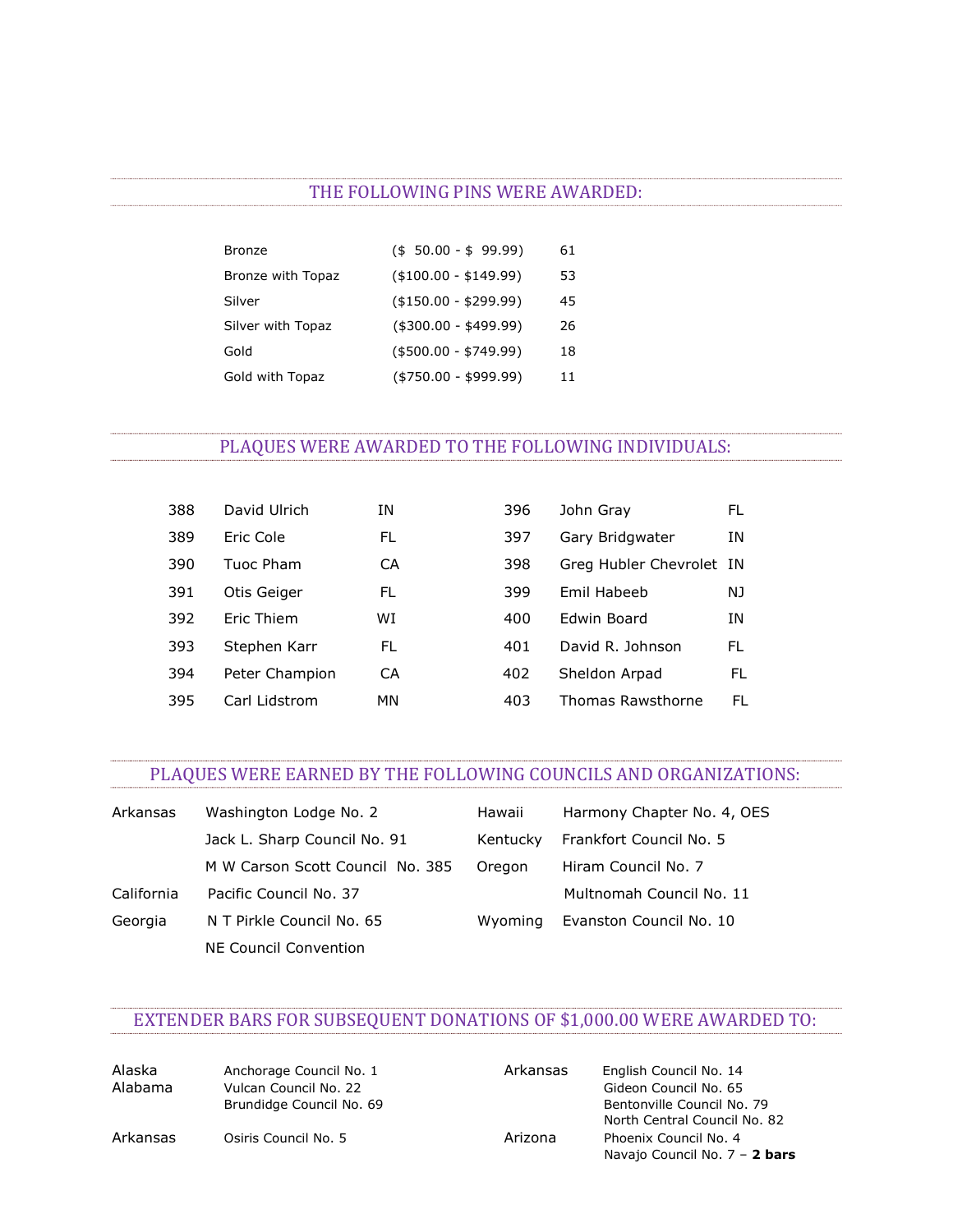| California | California Council No. 2                    | Kansas      | Wichita Council No. 12                      |
|------------|---------------------------------------------|-------------|---------------------------------------------|
|            | Omega Council No. 11                        | Kentucky    | Jeffries Council No. 33                     |
|            | Orange County Council No. 14                |             | Morehead Council No. 45                     |
|            | Ventura Council No. 15                      |             | Richmond Council No. 71                     |
|            | Shekinah Council No. 35                     |             | Cumberland Council No. 77 - 3 bars          |
|            | San Luis Obispo Council No. 38 - 3 bars     |             | Russellville Council No. 102                |
|            | Redwood Empire Council No. 46               |             | Bullitt Council No. 114                     |
|            | Riverside Council No. 59 - 2 bars           | Maryland    | Hiram Council No. 5 - 2 bars                |
| Colorado   | Denver Council No. 1 - 3 bars               |             | Adoniram Council No. 21                     |
|            | Durango Council No. 3 - 2 bars              | Minnesota   | St. Paul Council No. 1                      |
|            | Pueblo Council No. 6                        |             | Zabud Council No. 10                        |
|            | Tyrian Council No. 11                       | Mississippi | Liberty Council No. 7                       |
|            | Larimer County Council No. 21               | Missouri    | St. Joseph Council No. 9                    |
| Florida    | Halifax Council No. 1                       |             | Centralia Council No. 34                    |
|            | Hallmark Council No 3 - 18 bars             |             | Independence Council No. 49                 |
|            | Union Council No. 7 - 2 bars                |             | Lebanon Council No. 56                      |
|            | Tampa Council No. 8                         | Nebraska    | Hastings Council No. 8 - 2 bars             |
|            | Bradentown Council No. 9                    |             | Occonoxee Council No. 16                    |
|            | Adoniram Council No. 10 - 5 bars            | Nevada      | Hiram Council No. 5                         |
|            | St. Auustine Council No. 15                 |             | Grand Chapter OES                           |
|            | Fort Myers Council No. 25                   |             | New Hampshire Orient Council No. 14         |
|            | Gulf Council No. 29                         |             | North Carolina Munson Council No. 4         |
|            | Seminole Council No. 30                     |             | Enoch Council No. 5                         |
|            | Crestview Council No. 33 - 2 bars           |             | High Point Council No. 23                   |
|            | Clearwater Council No. 34 - 2 bars          |             | Solomon of the Silver Trowel Council No. 24 |
|            | Tyrian Council No. 36 - 6 bars              | Oregon      | Hodson Council No. 1                        |
|            | Melbourne Council No. 38 - 4 bars           |             | Union Council No. 5                         |
| Georgia    | Zabud Council No. 64                        |             | Adoniram Council No. 9 - 3 bars             |
|            | Marietta Council No. 74 - 2 bars            |             | Multnomah Council No. 11                    |
|            | Winder Council No. 77                       |             | Columbia Council No. 19 - 2 bars            |
| Hawaii     | Lei Aloha Chapter No. 3, OES                |             | Centennial Council No. 24 - 4 bars          |
| Idaho      | Jeremiah Council No. 9                      |             | South Carolina Hiram Council No. 38         |
| Indiana    | Indiana Council No. 1                       | Tennessee   | Nashville Council No. 1 - 2bars             |
|            | Indianapolis Council No. 2                  |             | Morristown Chapter No. 79                   |
|            | Fort Wayne Council No. 4                    |             | Mt. Moriah Council No. 95                   |
|            | Terre Haute Council No. 8                   |             | Dickson Council No. 107                     |
|            | Angola Council No. 27                       |             | Kingsport Council No. 117                   |
|            | Frankfort Council No. 46                    | Washington  | Bellingham Council No. 16                   |
|            | Dekalb Council No. 57                       |             | Zadock Council No. 23                       |
|            | Valparaiso Council No. 86 - 2 bars          |             | Everett Assembly No. 24, SOOB               |
|            | Bloomington Council No. 87 - 3 bars         | Wisconsin   | Tri-County Council No. 16                   |
|            | Greenfield Council No. 94b - 2 bars         | Wyoming     | Wyoming Council No. 1                       |
|            | Homer McDaniel Council No. 108              |             | Lander Council No. 4                        |
|            | Forrest A. Wakeman Council No. 110 - 2 bars |             |                                             |
|            | Corydon Council No. 112                     |             |                                             |
|            | Hamilton Council No. 114                    |             |                                             |

#### ONE HUNDRED PERCENT CERTIFICATES WERE AWARDED TO:

| \$9.00 - \$10.00 per member | Lebanon Council No. 56      | Missouri  |
|-----------------------------|-----------------------------|-----------|
|                             | Omega Council No. 9         | Minnesota |
| \$5.00 - \$6.00 per member  | Tuscaloosa Council No. 4    | Alabama   |
|                             | Noblesville Council No. 89  | Indiana   |
|                             | F A Wakeman Council No. 110 | Indiana   |
|                             | Adoniram Council No. 9      | Oregon    |
|                             | Baker Council No. 16        | Oregon    |
|                             | Columbia Council No. 19     | Oregon    |
| \$4.00 - \$4.99 per member  | Brundidge Council No. 69    | Alabama   |
|                             | Ark Council No. 3           | Minnesota |